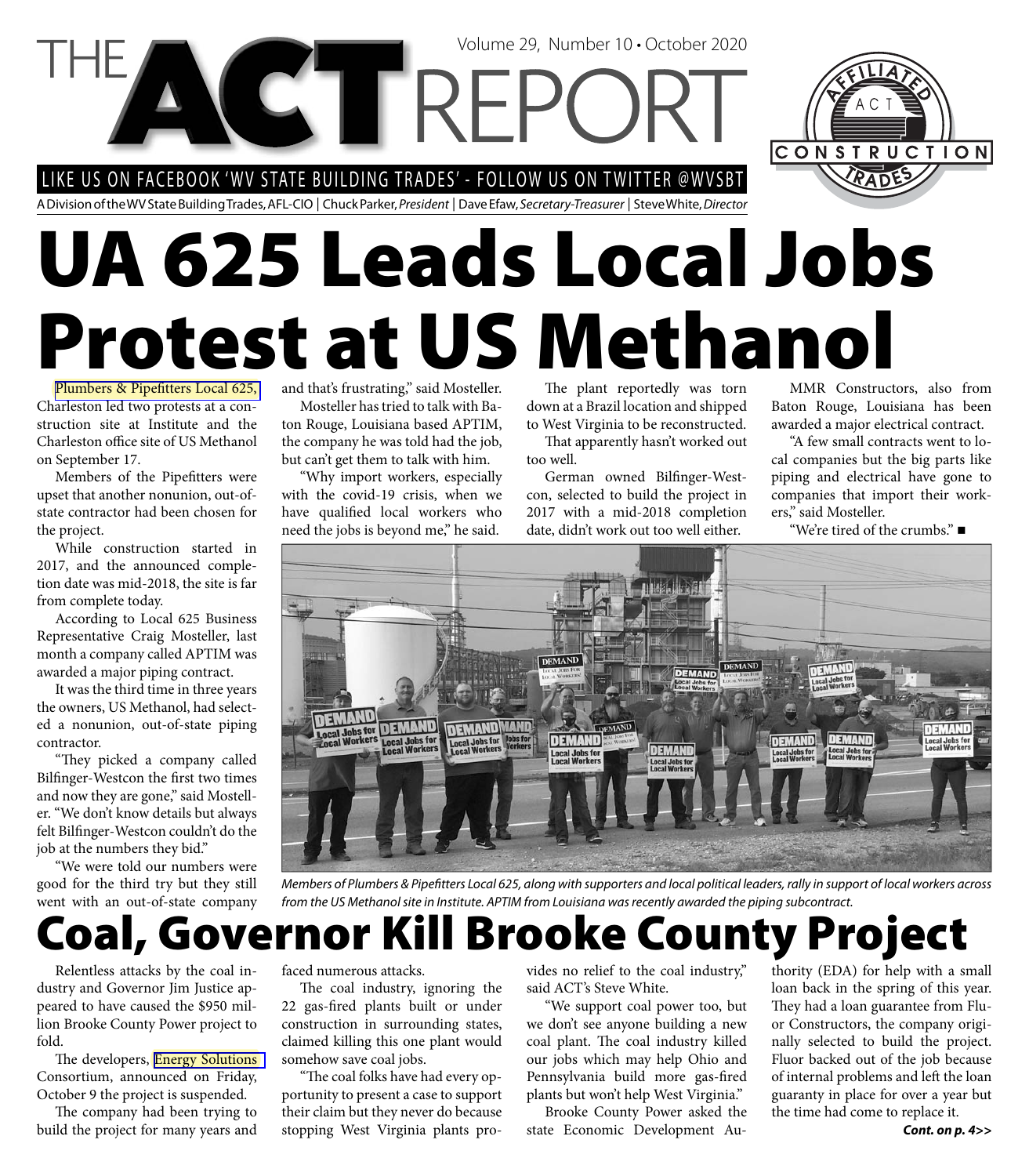#### 2 October 2020

#### **14 Arrested by Immigration and Customs Enforcement Getting Electrician Licenses** who sent these folks, nor the owner

The West Virginia Fire Marshal's Office along with federal Immigrations and Customs Enforcement agents arrested 14 people who were attempting to get a WV electricians license.

According to an October 9 press release the arrests were made on Tuesday, October 6 in Charleston.

No contractor was arrested or charged.

The press release said the individuals traveled to Charleston but did not say where they came from.

"We don't know where these folks would have been working but there are many sites we suspect," said Steve Crum, International Representative for the [Electricians.](http://www.ibew.org/)

According to Crum there currently are several locations in the eastern and northern panhandles that are suspected of using unlicensed and illegal labor for electrical work.

In addition, there are pending projects like the US Methanol site near Charleston that will import perhaps 100 electricians. "They certainly could have been coming for any one of these projects," said Crum.

Four people were arrested in November of 2019 for allegedly lying on their application. Their cases are slated for presentation to a grand jury.

During the 2020 legislative session several amendments were proposed and passed with bi-partisan support to add E-Verify to both the electrician and plumber license process.

However Republican legislative leaders blocked passage. E-Verify is a government database that validates ID's.

In the press release State Fire Marshall Ken Tyree underscored the importance of safety rules like the electrician license that protect the public.

"Besides the threat to from unsafe or hazardous work performed, there is the potential for further fraud and compromise of the licensing process," Tyree said.

He also mentioned that reciprocity with other states may be compromised if the integrity of West Virginia's program is not maintained.

"We applaud the Fire Marshall's office for their efforts however it is disturbing that neither the contractor

**Columbus Passes Wage Theft Law**

The City of Columbus has passed [an ordinance aimed at stopping wage](https://columbus.legistar.com/LegislationDetail.aspx?ID=4600288&GUID=3325EAFC-6710-42AE-80D9-E0E0952FE3A3&Options=ID%7CText%7C&Search=1802-2020)  theft, a growing problem in the construction industry and other sectors of the economy.

The vote, held in early October, created a new commission able to investigate claims of wage theft on city contracts and projects that receive a public incentive.

The commission can stop work on a project during investigations, require contractors properly classify their workforce, and recommend the City Attorney pursue litigation to revoke tax incentives given to companies.

The effort was led by City Coun-

cil member Rob Dorans, who also is chief legal counsel for ACT-Ohio.

who didn't appear to care about the labor on their job are being charged or will pay any penalty," said Crum. ■

"Wage theft not only cheats workers, it cheats the entire community," said Dorans. "When we allow wage theft we are telling companies who play by the rules they must cheat to compete."

According to Dorans wage theft takes on many forms including failing to pay minimum wage, the prevailing wage or overtime, or misclassifying workers as independent contractors.

The ordinance was opposed by the anti-union group the Associated Builders and Contractors, Central Ohio Chapter.

### **WI Study: Prevailing Wage Repeal Hurts**

Wisconsin saw their state prevailing wage law repealed in 2017 with the promise of great savings to taxpayers.

And just like in West Virginia, where the law was repealed in 2016, a new study confirms those savings never materialized.

Instead the study, published in early October by the Midwest Economic Policy Institute, documents how repeal of the state prevailing wage law resulted in lower wages for workers, weakened apprenticeship systems, less overall bid competition, and more tax dollars being exported out-of-state.

Some of the study's key findings include:

• Construction worker earnings have fallen 6% while average construction industry CEO pay increased 54%.

- Repeal had no impact on the average cost per mile of resurfacing roads in Wisconsin.
- There has been a 60% increase in Wisconsin DOT projects being awarded to out-of-state contractors, primarily from Iowa and Michigan (both states without PW).
- Bid competition has decreased – road construction projects have seen 16% fewer bidders.
- Construction workers health care and pension coverage has declined.
- Post-repeal saw fewer women and minorities working construction.

The report examined the per-mile cost of state highway projects both before and after the 2017 repeal of Wisconsin's prevailing wage law.

The data shows the inflation-adjusted per-mile highway cost has increased by \$52,000 following repeal of prevailing wage.

"The actual observed changes in public construction spending since repeal of prevailing wage in Wisconsin underscore the longstanding academic consensus that the substitution of high-skilled local workers by lower-skilled, lower-wage, nonlocal workers does not produce cost savings," said study co-author and CSU-Pueblo Economist Dr. Kevin Duncan.

"Instead, it creates new inefficiencies in the form of workforce turnover, quality, cost overruns, and safety problems. And this does not even include the added cost shown in prior research that lower wages for construction workers increase reliance on public assistance programs."

Because prevailing wage laws also promote long-term investments in workforce training, the study suggests Wisconsin's repeal has also created new burdens for its construction industry.

Between 2016 and 2019, growth in the number of Wisconsinites completing state registered apprenticeship programs in construction has lagged apprenticeships in neighboring states with strong prevailing wage laws by 25%.

The diversity of the state's construction workforce also changed significantly, with the share of people of color in the trades lagging neighboring states and the number of Wisconsin women working as construction workers dropping by 32% relative to neighboring states.

To read the full report go to ACT's [website www.actwv.org.](http://www.actwv.org/library/Prevailing%20Wage/mepi-csu-wisconsin-repeal-study-final.pdf) ■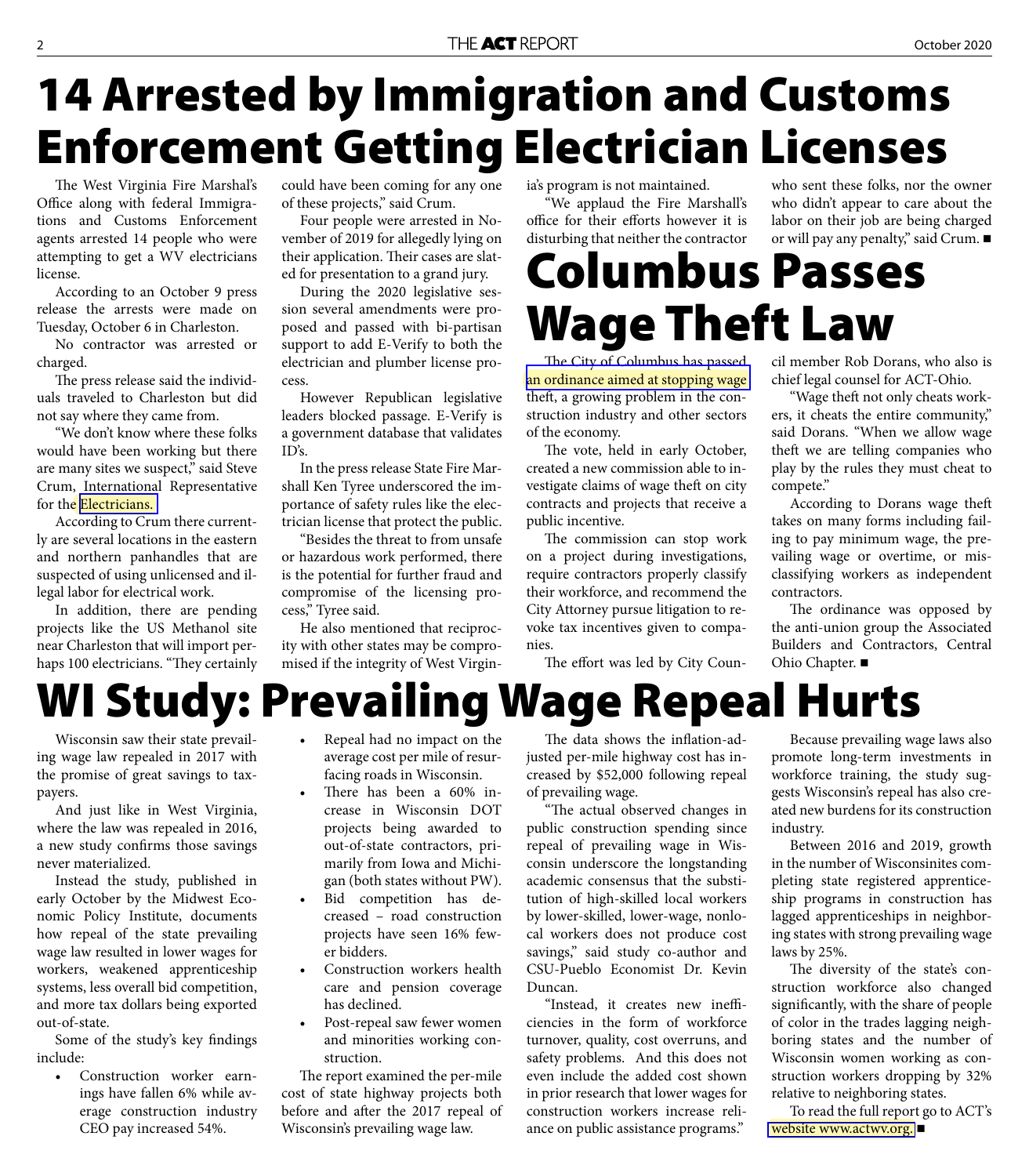### **'20 Endorsements**

|     | <b>1st Congressional District</b> | 8th  | <b>Glenn Jeffries (D)</b>  |
|-----|-----------------------------------|------|----------------------------|
|     | David McKinley (R)                | 9th  | David 'Bugs' Stover (R)    |
|     | Governor                          | 10th | Bill Laird (D)             |
|     | Ben Salango (D)                   | 11th | Denise Campbell (D)        |
|     | <b>State Treasurer</b>            | 12th | Doug Facemire (D)          |
|     | John Perdue (D)                   | 13th | Mike Caputo (D)            |
|     |                                   | 14th | David Childers (D)         |
|     | <b>Attorney General</b>           | 16th | Pete Dougherty (D)         |
|     | Sam Petsonk (D)                   | 17th | Andrew Robinson (D)        |
|     | <b>Secretary of State</b>         |      |                            |
|     | Natalie Tennant (D)               |      | <b>House of Delegates</b>  |
|     | <b>State Auditor</b>              | 1st  | Pat McGeehan (R)           |
|     | Mary Ann Claytor (D)              |      | Jack Wood (D)              |
|     | <b>Agriculture Commissioner</b>   | 2nd  | <b>Phillip Diserio (D)</b> |
|     | Bob Beach (D)                     | 3rd  | Shawn Fluharty (D)         |
|     |                                   |      | Erikka Storch (R)          |
|     | <b>State Senate</b>               | 4th  | Christian Turak (D)        |
| 1st | Randy Swartzmiller (D)            |      | Lisa Zukoff (D)            |
| 2nd | Josh Gary (D)                     | 5th  | Dave Pethtel (D)           |
| 3rd | Robin Wilson (D)                  | 8th  | Andrew Alvarez (D)         |
| 4th | No Action                         | 10th | Vernon Criss (R)           |

| 13th | Mike Caputo (D)            |  |  |
|------|----------------------------|--|--|
| 14th | David Childers (D)         |  |  |
| 16th | Pete Dougherty (D)         |  |  |
| 17th | Andrew Robinson (D)        |  |  |
|      | <b>House of Delegates</b>  |  |  |
| 1st  | Pat McGeehan (R)           |  |  |
|      | Jack Wood (D)              |  |  |
| 2nd  | <b>Phillip Diserio (D)</b> |  |  |
| 3rd  | Shawn Fluharty (D)         |  |  |
|      | Erikka Storch (R)          |  |  |
| 4th  | Christian Turak (D)        |  |  |
|      | Lisa Zukoff (D)            |  |  |
| 5th  | Dave Pethtel (D)           |  |  |
| 8th  | Andrew Alvarez (D)         |  |  |
| 10th | Vernon Criss (R)           |  |  |
|      | Trish Pritchard (D)        |  |  |
|      | Luke Winters (D)           |  |  |

## **Early Voting Starts on October 21**

Election day is Tuesday November 3, but those who want to vote early can do so starting Wednesday, October 21.

5th Bob Plymale (D) 7th No Action

Each county has at least one location, usually the County Courthouse, and some counties have multiple locations for early voting. Early voting will continue through October 31.

To find out where you can vote early in your county go to govotewv. com. You can also request the absentee ballot at the govotewv.com page or find contact information for your county clerk's office.

A voter easily can track their absentee ballots through the website.

You can see when your ballot application is received, when your ballot is mailed to you and when your clerk gets your ballot from you.

"We encourage all members and their families to vote, and to look at the endorsed candidates who must prove they care about working families before they receive an endorsement," said Dave Efaw, Secretary-Treasurer of the WV State Building and Construction Trades Council.

"We are very focused on state legislative races and getting enough votes to stop the constant attack we have faced at the legislature the last few years." ■

**Important Dates Absentee Ballot Application** Now thru October 28

**Early Voting** October 21 thru October 31

**Election Day** Tuesday, November 3

| 11th             | Mark Pauley (D)         | 39th | No Action                       |
|------------------|-------------------------|------|---------------------------------|
| 13th             | <b>Scott Brewer (D)</b> | 41st | Duane Bragg (D)                 |
| 14th             | Chris Yeager (D)        | 42nd | Cindy Lavender-Bowe (D)         |
| 15 <sup>th</sup> | Tess Jackson (D)        |      | Jeff Campbell (D)               |
| 16th             | Mark Bates (R)          | 43rd | Bill Hartman (D)                |
|                  | Sean Hornbuckle (D)     |      | Cody Thompson (D)               |
| 17th             | Chad Lovejoy (D)        | 44th | Robin Cutlip (D)                |
|                  | Matthew Rohrbach (R)    | 46th | Bob Stultz (D)                  |
| 18th             | No Action               | 47th | Ed Larry (D)                    |
| 19th             | Ric Griffith (D)        | 48th | Ryan Deems (D)                  |
|                  | David Thompson (D)      |      | Robert Garcia (D)               |
| 20th             | Nathan Brown (D)        |      | Richard Iaquinta (D)            |
| 21st             | Mark Dean (R)           |      | Josh Maxwell (D)                |
| 22nd             | Joe Jeffries (R)        | 49th | Mike Mannypenny (D)             |
|                  | Zack Maynard (R)        | 50th | Michael Angelucci (D)           |
| 23rd             | Rodney Miller (D)       |      | Joey Garcia (D)                 |
| 24th             | Susan Perry (D)         |      | No Action between Ron           |
|                  | Timothy Tomblin (D)     |      | Straight (D) & Guy Ward (R)     |
| 25th             | Tony Paynter (R)        | 51st | Barbara Fleischauer (D)         |
| 26th             | Ed Evans (D)            |      | Evan Hansen (D)                 |
| 27th             | Tina Russell (D)        |      | Rodney Pyles (D)                |
| 28th             | Ryne Nahodi (D)         |      | Danielle Walker (D)             |
| 30th             | Mick Bates (D)          |      | John Williams (D)               |
| 31st             | Chris Toney $(R)$       | 52nd | Junior "JR" Wolfe (D)           |
| 32nd             | Mark Hurt (D)           | 53rd | Cory Chase (D)                  |
|                  | Margaret Staggers (D)   | 55th | Jarod Shockey (D)               |
| 34th             | Brent Boggs (D)         | 58th | George Miller (R)               |
| 35 <sub>th</sub> | Kathy Ferguson (D)      | 60th | Brad Noll (D)                   |
|                  | Doug Skaff Jr. (D)      | 61st | Jason Barrett (D)               |
|                  | Rusty Williams (D)      | 62nd | Debi Carroll (D)                |
|                  | Kayla Young (D)         | 63rd | Daniel Bennett (D)              |
| 36th             | Jim Barach (D)          | 65th | Sammi Brown (D)                 |
|                  | Amanda Estep-Burton (D) | 66th | Storme Frame (D)                |
|                  | Larry Rowe (D)          | 67th | John Doyle (D)                  |
| 37 <sub>th</sub> | Mike Pushkin (D)        |      |                                 |
| 38th             | Nikki Ardman (D)        |      | $Bold = Building$ Trades member |



Mark Johnson, Business Manager for the Tri-State Building Trades Council in Ashland is a candidate for the Ohio House.